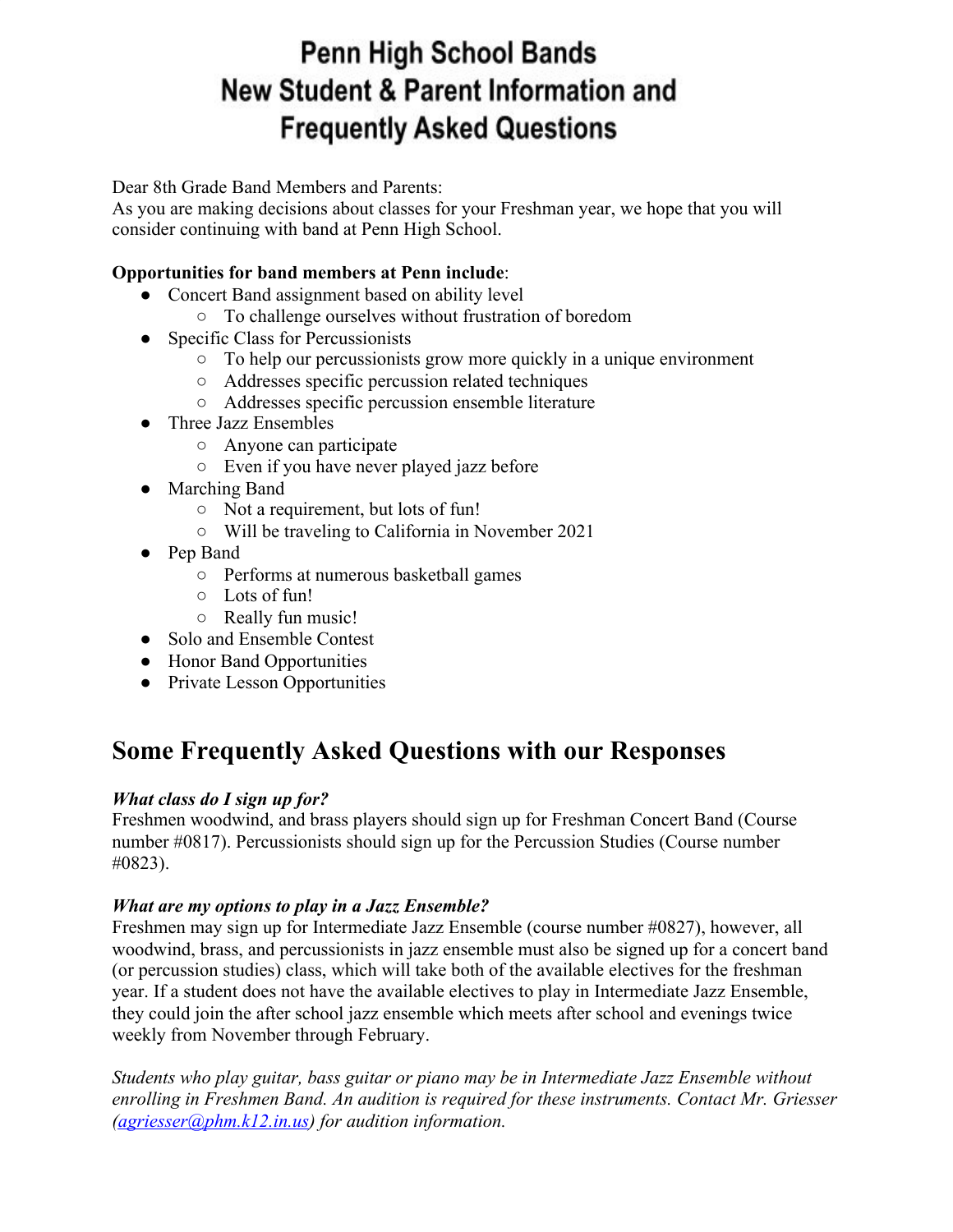#### *What if I want to be in the Marching Band?*

Marching Band does not require an additional band class. Woodwind and Brass players should be enrolled in Freshman Band (Course Number #0817) and Percussionists should be enrolled in Percussion Studies (Course Number #0823). Students who are interested in marching band should talk to their middle school directors to let them know of their interest. Mr. Northern will be visiting  $8<sup>th</sup>$  grade classes to talk to students about all of the band opportunities that they have at Penn, including marching band.

#### *Does Marching Band conflict with Summer School?*

No. During the last week of summer school, marching band practice will start, but the schedules will not conflict because summer school will end at 12:30 each afternoon, and marching band will start at 2:00pm.

#### *I have heard that if I am taking Honors Courses at Penn, I should not be in the Marching Band. Is that true?*

No, that is not true. Most of the members of the Penn Marching Band participate in at least one honors level course, and many are among the top students in their respective grades. The marching band average GPA is very high. These students do a great job of balancing their academic responsibilities with the schedule demands of a group such as the marching band. The bottom line is this: If your child has done well in their middle school classes, they can be very successful academically at Penn while participating in the band program.

# *If I elect to be in the Freshman Band, do I need an alternate schedule choice?*

For all elective classes, the counselors will ask you to choose an alternate in case the first class fills up. However, because band classes have no maximum enrollment number, Freshman Band has never been closed to students.

#### *What opportunities are available to me in the Penn Bands?*

- Concert Band (3 concerts + ISSMA Band Contest)
- Intermediate Jazz Ensemble (3 Concerts + other performance opportunities)
- ASJO (After School Jazz Orchestra) Meets twice per week from Nov. to Feb.
- Pep Band 15 rehearsals and performances from Nov. to Feb.
- Solo and Ensemble Contest Similar in format to the Middle School experience.
- Marching Band Mid July to Early November (many travel opportunities)
- Color Guard Functions as part of the Marching Band
- Winter Guard Indoor Color Guard. Meets weekly from Nov. To March.

#### *Can I be in band and play a school sport?*

Yes! The Penn Band includes athletes from all across the school. We currently have band members who are on the following teams at Penn; football, volleyball, cross-country, soccer, golf, swimming, basketball, track, softball, baseball, tennis, hockey and rugby. A student's athletic schedule might keep them from being in a particular band activity (for example, some fall sports would conflict with marching band), but it would never keep a student from participating in band completely.